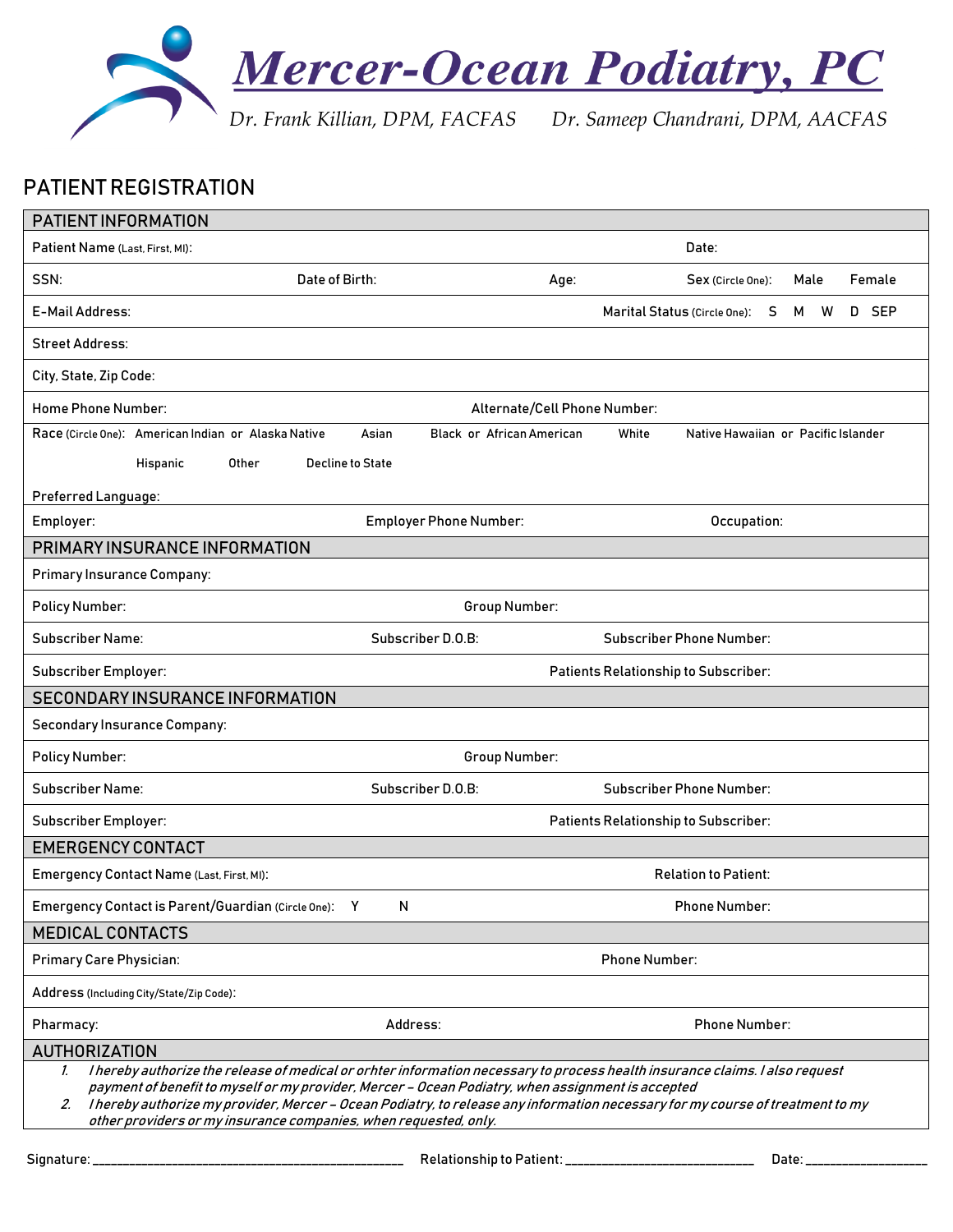

## PATIENT MEDICAL HISTORY

| PATIENT INFORMATION                               |                                                                         |                                    |                                        |                                                                    |        |  |
|---------------------------------------------------|-------------------------------------------------------------------------|------------------------------------|----------------------------------------|--------------------------------------------------------------------|--------|--|
| Patient Name (Last, First, MI):<br>Date:          |                                                                         |                                    |                                        |                                                                    |        |  |
| Statistics:                                       | Height:                                                                 | Weight:                            | Shoe Size:                             |                                                                    |        |  |
|                                                   | Chief Complaint (Please describe current problem):                      |                                    |                                        |                                                                    |        |  |
|                                                   | MEDICATIONS (PRESCRIPTION & NONPRESCRIPTION)                            |                                    |                                        |                                                                    |        |  |
|                                                   | <b>Medication Name</b>                                                  | Dosage                             |                                        | <b>Medication Name</b>                                             | Dosage |  |
|                                                   |                                                                         |                                    |                                        |                                                                    |        |  |
|                                                   |                                                                         |                                    |                                        |                                                                    |        |  |
|                                                   |                                                                         |                                    |                                        |                                                                    |        |  |
|                                                   |                                                                         |                                    |                                        |                                                                    |        |  |
|                                                   |                                                                         |                                    |                                        |                                                                    |        |  |
|                                                   |                                                                         |                                    |                                        |                                                                    |        |  |
|                                                   |                                                                         |                                    |                                        |                                                                    |        |  |
| <b>ALLERGIES</b>                                  |                                                                         |                                    |                                        |                                                                    |        |  |
| Please List:                                      |                                                                         |                                    |                                        |                                                                    |        |  |
|                                                   | MEDICAL HISTORY (Please CHECK all that apply)                           |                                    |                                        |                                                                    |        |  |
| $\Box$                                            | Arthritis/Bone-Joint Problems                                           |                                    | П                                      | Lyme Disease                                                       |        |  |
| $\Box$                                            | Anemia                                                                  |                                    | $\Box$                                 | Neuromuscular Disease                                              |        |  |
| $\Box$                                            | Asthma/Lung Problems                                                    | Numbness/Weakness<br>$\Box$        |                                        |                                                                    |        |  |
| О                                                 | <b>Back Problems</b>                                                    |                                    | О                                      | Pacemaker                                                          |        |  |
| $\Box$                                            | <b>Bleeding Problems</b>                                                |                                    | $\Box$                                 | Polio                                                              |        |  |
| $\Box$                                            | <b>Blood Clots</b>                                                      |                                    | $\Box$                                 | Positive Culture for MRSA/VRE                                      |        |  |
| $\Box$                                            | Cancer                                                                  |                                    | $\Box$                                 | <b>Positive Test for HIV</b>                                       |        |  |
| $\Box$                                            | Chemotherapy<br><b>Chest Pain/Heart Problems</b>                        |                                    | $\Box$                                 | Previous or Current Diabetic Foot Wounds                           |        |  |
| $\Box$<br>$\Box$                                  | <b>Circulatory Problems</b>                                             |                                    | $\Box$<br>$\Box$                       | <b>Prostate Problems (Males)</b><br><b>Recent Weight Gain/Loss</b> |        |  |
|                                                   |                                                                         |                                    | О.                                     | <b>Scoliosis</b>                                                   |        |  |
| $\Box$                                            | Diabetes Type 1<br>□<br>Diabetes Type 2<br>Seizures/Epilepsy<br>$\Box$  |                                    |                                        |                                                                    |        |  |
| $\Box$                                            | Dropfoot                                                                |                                    | Sickle Cell Disease or Trait<br>$\Box$ |                                                                    |        |  |
| $\Box$                                            | <b>Eye Problems</b>                                                     |                                    | $\Box$<br><b>Skin Problems/Cancer</b>  |                                                                    |        |  |
| Gout<br>$\Box$                                    |                                                                         |                                    | $\Box$                                 | Sleep Apnea                                                        |        |  |
| □                                                 | <b>Gynecological Problems (Females)</b><br>Stroke<br>$\Box$<br>Date:    |                                    |                                        |                                                                    |        |  |
| <b>Head and Neck Problems</b><br>$\Box$<br>$\Box$ |                                                                         | Stomach/Intestinal Problems/Ulcers |                                        |                                                                    |        |  |
| $\Box$                                            | <b>Heart Attack</b><br>Date:                                            |                                    | $\Box$                                 | <b>Tetanus Immunization</b><br>Date:                               |        |  |
| $\Box$                                            | <b>Hepatitis/Liver Disease</b><br><b>Thyroid Problems</b><br>$\Box$     |                                    |                                        |                                                                    |        |  |
| $\Box$                                            | <b>High Blood Pressure</b>                                              |                                    | $\Box$                                 | Tuberculosis                                                       |        |  |
| $\Box$                                            | <b>High Cholesterol</b><br><b>Urinary Tract Problems</b><br>$\Box$      |                                    |                                        |                                                                    |        |  |
| $\Box$                                            | Injury/Trauma Kidney Problems                                           |                                    |                                        |                                                                    |        |  |
|                                                   | <b>Kidney Dialysis</b><br><b>No Past Medical History</b><br>$\Box$<br>П |                                    |                                        |                                                                    |        |  |
| <b>Lower Extremity Wounds</b><br>$\Box$           |                                                                         |                                    |                                        |                                                                    |        |  |
|                                                   | Please list any other medical conditions not mentioned above:           |                                    |                                        |                                                                    |        |  |

Details regarding ANY significant health events in the past 6 months: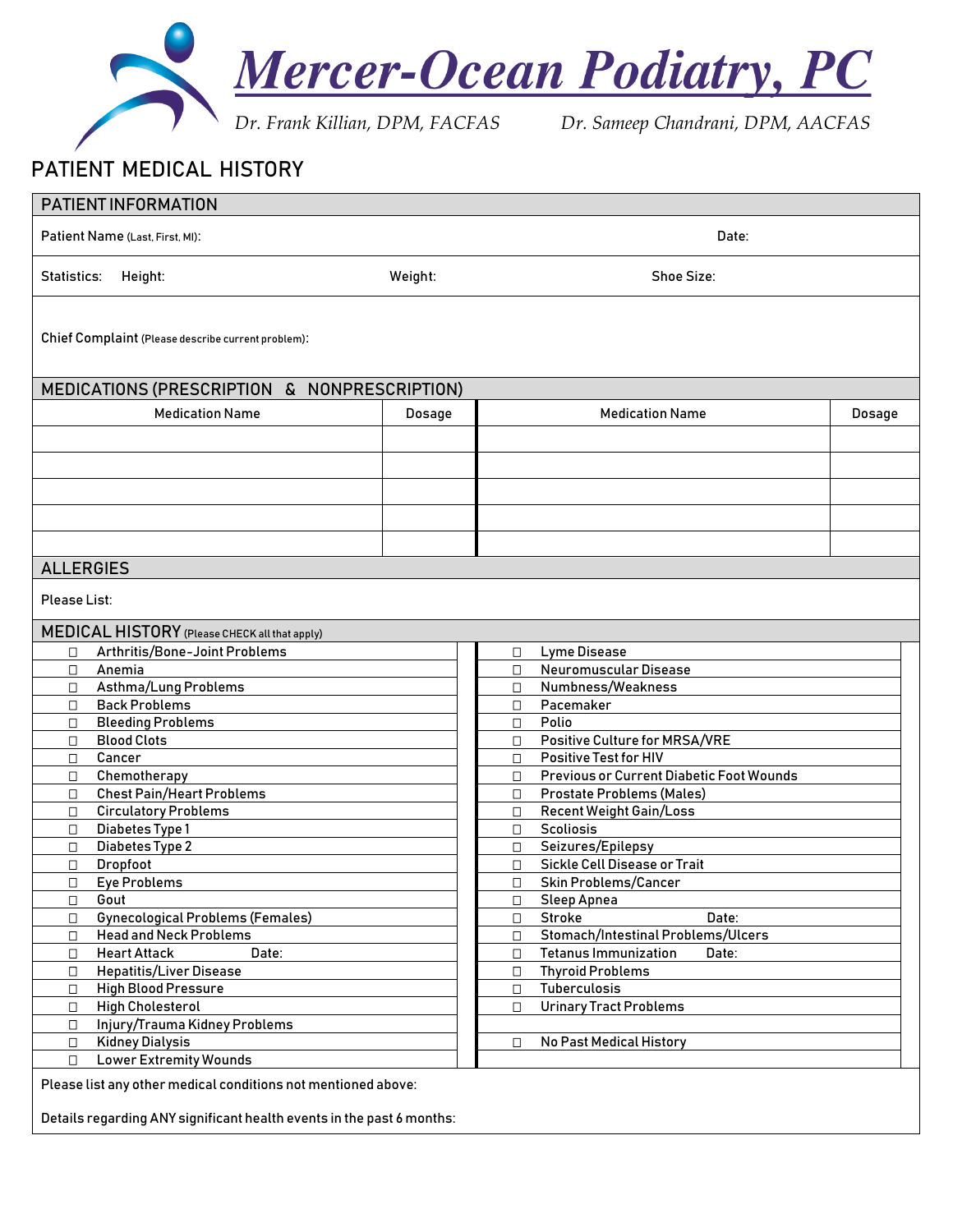

| Mother: Living ______ Deceased ______<br>Father: Living ______ Deceased ______<br>Does anyone in your IMMEDIATE family have any of the previously mentioned medical problems? If yes, please describe:<br><b>SURGICAL HISTORY</b><br>Please list the surgery and date performed:<br>Do you have any internal metal or other implants (pins, grafts, screws, plates, clips, joints)? If yes, please describe:<br><b>SOCIAL HISTORY</b><br>If yes, how much?<br>Do you smoke? (Circle One)<br>NO.<br>If you quit, when?<br><b>YES</b><br><b>YES</b><br>N0<br>If yes, how much?<br>Do you drink? (Circle One)<br>If you quit, when?<br><b>YES</b><br>NO.<br>If you quit, when?<br>Use recreational drugs? (Circle One)<br>If yes, how much?<br>N0<br>YES<br>If no, are you trying to become pregnant? (Circle One)<br>YES.<br>NO.<br>Are you pregnant? (Circle One) | <b>FAMILY HISTORY</b> |  |                                         |
|------------------------------------------------------------------------------------------------------------------------------------------------------------------------------------------------------------------------------------------------------------------------------------------------------------------------------------------------------------------------------------------------------------------------------------------------------------------------------------------------------------------------------------------------------------------------------------------------------------------------------------------------------------------------------------------------------------------------------------------------------------------------------------------------------------------------------------------------------------------|-----------------------|--|-----------------------------------------|
|                                                                                                                                                                                                                                                                                                                                                                                                                                                                                                                                                                                                                                                                                                                                                                                                                                                                  |                       |  | Siblings: Indicate # of siblings ______ |
|                                                                                                                                                                                                                                                                                                                                                                                                                                                                                                                                                                                                                                                                                                                                                                                                                                                                  |                       |  |                                         |
|                                                                                                                                                                                                                                                                                                                                                                                                                                                                                                                                                                                                                                                                                                                                                                                                                                                                  |                       |  |                                         |
|                                                                                                                                                                                                                                                                                                                                                                                                                                                                                                                                                                                                                                                                                                                                                                                                                                                                  |                       |  |                                         |
|                                                                                                                                                                                                                                                                                                                                                                                                                                                                                                                                                                                                                                                                                                                                                                                                                                                                  |                       |  |                                         |
|                                                                                                                                                                                                                                                                                                                                                                                                                                                                                                                                                                                                                                                                                                                                                                                                                                                                  |                       |  |                                         |
|                                                                                                                                                                                                                                                                                                                                                                                                                                                                                                                                                                                                                                                                                                                                                                                                                                                                  |                       |  |                                         |
|                                                                                                                                                                                                                                                                                                                                                                                                                                                                                                                                                                                                                                                                                                                                                                                                                                                                  |                       |  |                                         |
|                                                                                                                                                                                                                                                                                                                                                                                                                                                                                                                                                                                                                                                                                                                                                                                                                                                                  |                       |  |                                         |
|                                                                                                                                                                                                                                                                                                                                                                                                                                                                                                                                                                                                                                                                                                                                                                                                                                                                  |                       |  |                                         |
|                                                                                                                                                                                                                                                                                                                                                                                                                                                                                                                                                                                                                                                                                                                                                                                                                                                                  |                       |  |                                         |
|                                                                                                                                                                                                                                                                                                                                                                                                                                                                                                                                                                                                                                                                                                                                                                                                                                                                  |                       |  |                                         |
|                                                                                                                                                                                                                                                                                                                                                                                                                                                                                                                                                                                                                                                                                                                                                                                                                                                                  |                       |  |                                         |
| Do you participate in physical fitness activities? (Circle One) YES<br>NO.<br>If yes, how often?                                                                                                                                                                                                                                                                                                                                                                                                                                                                                                                                                                                                                                                                                                                                                                 |                       |  |                                         |

## OFFICE INFORMATION

|                | <b>ADVERTISING</b> |                                                |                                                    |          |    |                   |                    |        |
|----------------|--------------------|------------------------------------------------|----------------------------------------------------|----------|----|-------------------|--------------------|--------|
|                |                    |                                                | How did you learn about our practice? (Circle One) |          |    |                   |                    |        |
| Friend         | Patient            | Relative                                       | Doctors Office                                     | Internet |    | Insurance Carrier | Newspaper/Magazine | Other: |
| <b>WEBSITE</b> |                    |                                                |                                                    |          |    |                   |                    |        |
|                |                    | Did you find our website helpful? (Circle One) |                                                    | YES      | N0 | Did Not Use       |                    |        |

Our office maintains compliance with the infection control standards mandated by the CDC and OSHA

#### PLEASE SIGN

To the best of my knowledge, the questions on this form have been answered accurately. I understand that providing incorrect information can be hazardous to my health. It is my responsibility to inform the doctor of any changes in my medical status. I also authorize the health care staff of Mercer – Ocean Podiatry, P.C. to perform the necessary services I may need.

Signature of Patient or Parent of Minor: \_\_\_\_\_\_\_\_\_\_\_\_\_\_\_\_\_\_\_\_\_\_\_\_\_\_\_\_\_\_\_\_\_\_\_\_\_\_\_\_\_\_\_\_\_\_\_\_\_\_\_\_\_\_\_\_\_\_\_\_\_\_\_\_\_\_\_ Date: \_\_\_\_ / \_\_\_\_ / \_\_\_\_\_\_\_\_

| Date: | —— <i>—</i> 1<br>----- |  |
|-------|------------------------|--|
|       |                        |  |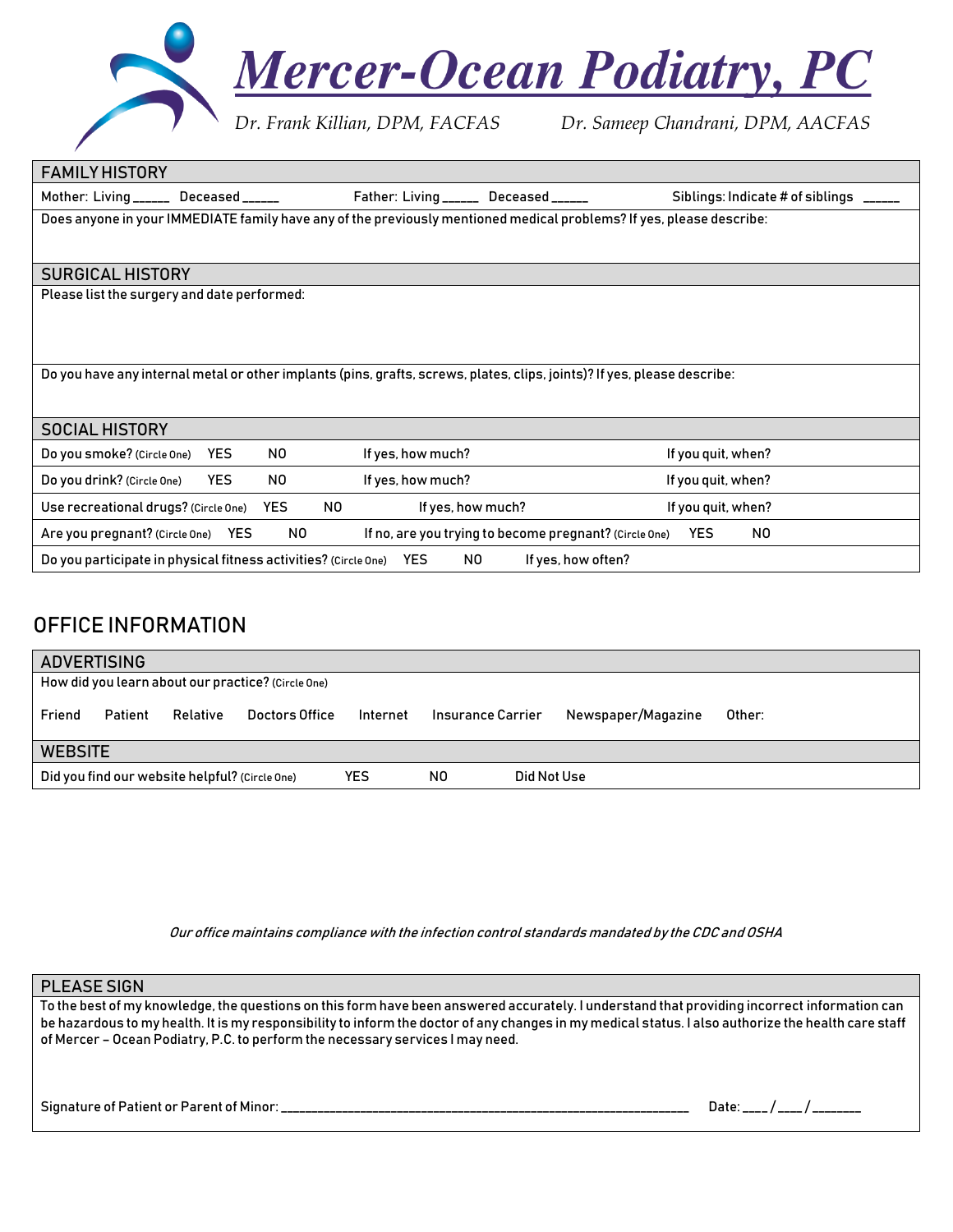

# **REQUESET FOR CONFIDENTIAL COMMUNICATIONS**

Patient Name:

Date of Birth: \_\_\_\_\_\_\_\_\_\_\_\_\_\_\_\_\_\_\_\_\_\_\_\_\_\_\_\_\_

I request that all communications to me (by telephone, mail or otherwise) by Mercer – Ocean Podiatry, P.C., and/or its staff be handled in the follow manner:

\_\_\_\_\_\_\_\_\_\_\_\_\_\_\_\_\_\_\_\_\_\_\_\_\_\_\_\_\_\_\_\_\_\_\_\_\_\_\_\_\_\_\_\_\_\_\_\_\_\_\_\_\_\_\_\_\_\_\_\_\_\_\_\_\_\_\_\_\_\_\_\_\_\_\_\_\_\_\_\_\_\_\_\_\_\_\_\_\_\_\_\_\_

\_\_\_\_\_\_\_\_\_\_\_\_\_\_\_\_\_\_\_\_\_\_\_\_\_\_\_\_\_\_\_\_\_\_\_\_\_\_\_\_\_\_\_\_\_\_\_\_\_\_\_\_\_\_\_\_\_\_\_\_\_\_\_\_\_\_\_\_\_\_\_\_\_\_\_\_\_\_\_\_\_\_\_\_\_\_\_\_\_\_\_\_\_

 $\mathcal{L}_\mathcal{L} = \{ \mathcal{L}_\mathcal{L} = \{ \mathcal{L}_\mathcal{L} = \{ \mathcal{L}_\mathcal{L} = \{ \mathcal{L}_\mathcal{L} = \{ \mathcal{L}_\mathcal{L} = \{ \mathcal{L}_\mathcal{L} = \{ \mathcal{L}_\mathcal{L} = \{ \mathcal{L}_\mathcal{L} = \{ \mathcal{L}_\mathcal{L} = \{ \mathcal{L}_\mathcal{L} = \{ \mathcal{L}_\mathcal{L} = \{ \mathcal{L}_\mathcal{L} = \{ \mathcal{L}_\mathcal{L} = \{ \mathcal{L}_\mathcal{$ 

1. For **WRITTEN** Communication: Address to:

2. For **ORAL** Communication: Call Telephone #: \_\_\_\_\_\_\_\_\_\_\_\_\_\_\_\_\_\_\_\_\_\_\_\_\_\_\_\_\_\_\_\_\_\_\_\_\_\_\_\_\_\_\_\_\_\_\_\_

3. For **E-MAIL** Communication: \_\_\_\_\_\_\_\_\_\_\_\_\_\_\_\_\_\_\_\_\_\_\_\_\_\_\_\_\_\_\_\_\_\_\_\_\_\_\_\_\_\_\_\_\_\_\_\_\_\_\_\_\_\_\_\_\_\_\_\_\_\_\_

4. I give my permission for Mercer – Ocean Podiatry, P.C. to leave a message on my voicemail.

Signature: \_\_\_\_\_\_\_\_\_\_\_\_\_\_\_\_\_\_\_\_\_\_\_\_\_\_\_\_\_\_\_\_\_\_\_\_\_\_\_\_\_\_\_\_\_\_\_\_\_\_\_\_\_\_\_\_\_\_\_\_\_\_\_\_\_

Date:  $\frac{1}{2}$  /  $\frac{1}{2}$ 

*As a patient of Mercer – Ocean Podiatry, P.C., you also have the right to not receive any communication from our office. If you would like to opt out of receiving any form of communication from our office, which includes reminder phone calls, calls from one of our doctors or staff with potential important information, etc., please sign and date below.* **(Only sign below if you have not signed above)**

Signature: \_\_\_\_\_\_\_\_\_\_\_\_\_\_\_\_\_\_\_\_\_\_\_\_\_\_\_\_\_\_\_\_\_\_\_\_\_\_\_\_\_\_\_\_\_\_\_\_\_\_\_\_\_\_\_\_\_\_\_\_\_\_\_\_\_

Date:  $\frac{1}{2}$  /  $\frac{1}{2}$ 

**Hamilton Toms River** 2103 Whitehorse-Mercerville Rd 202 Route 37 West, Suite 4 Hamilton, NJ 08619 Toms River, NJ 08755 (609) 585-3200 (732) 557-4266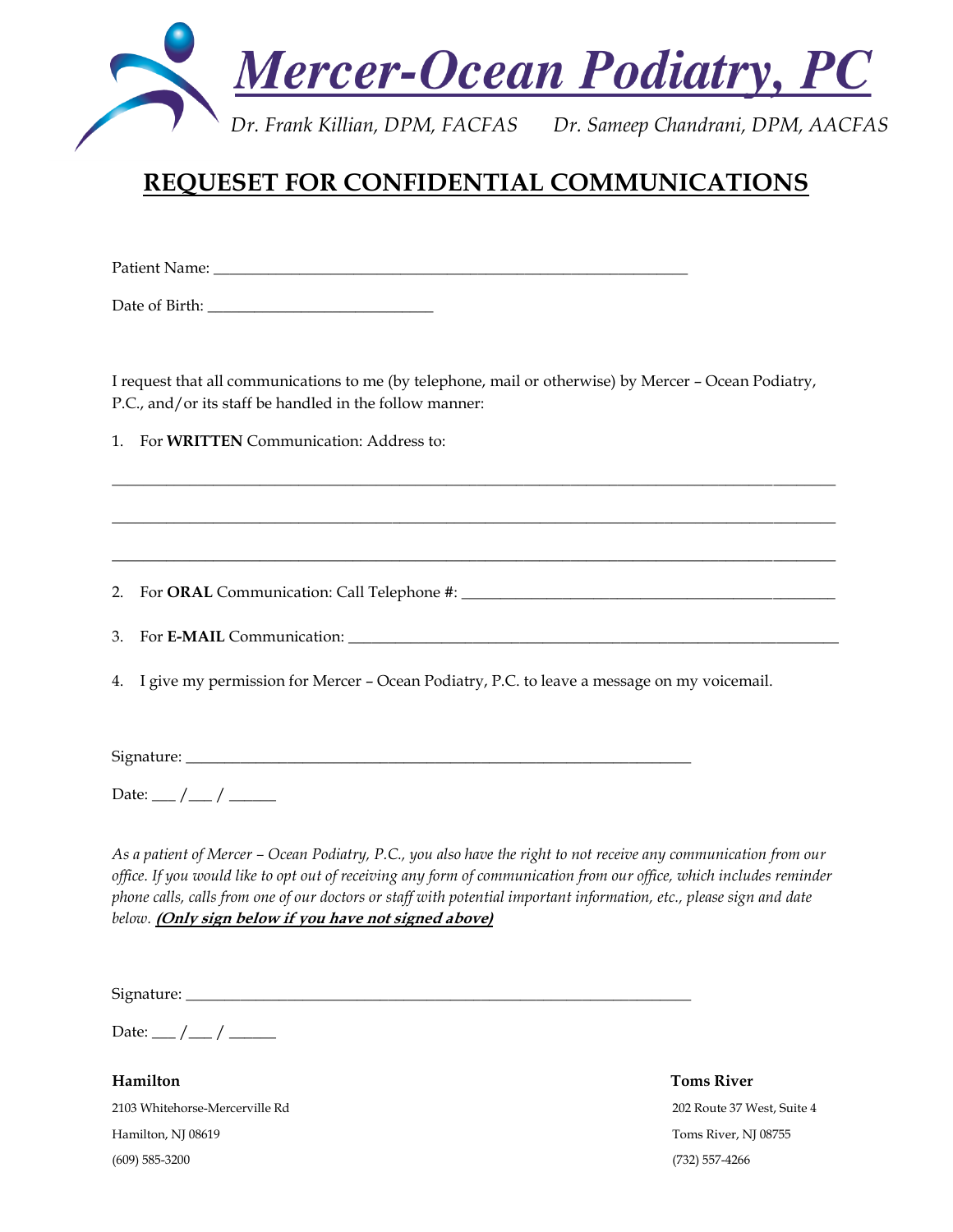

# NOTICE OF PRIVACY PRACTICES ACKNOWLEDGEMENTS

I understand that, under the Health Insurance Portability Accountability Act of 1996 (HIPAA), I have certain rights to privacy regarding my protected health information. I understand that this information can and will be used to:

- Conduct, plan, and direct my treatment and follow-up among the multiple healthcare providers who may be involved in that treatment directly and indirectly.
- Obtain payment from third party payers.
- Conduct normal healthcare operation such as quality assessments and physician certifications.

I have asked for, received, read, and understood Mercer – Ocean Podiatry's Notice of Privacy Practices containing a more complete description of the uses and disclosures of my health information. I understand that this organization has the right to change the Notice of Privacy Practices from time to time and that I may contact this organization at any time at the address and phone number below to obtain a current copy of the Notice of Private Practice.

I understand that I may request in writing that you restrict how my private information is used or disclosed to carry out treatment, payment, or healthcare operation. I also understand that you are not required to agree to my request restriction, but if you do agree, then you are bound to abide by such restrictions.

| Relationship to Patient: |  |
|--------------------------|--|
|                          |  |

Signature:

Date:  $/$  /  $/$ 

\*Do we have permission to verbally discuss your health information with family members or friends? If so, whom?

| Name: | Relationship: | Phone #: |
|-------|---------------|----------|
| Name: | Relationship: | Phone #: |

2103 Whitehorse-Mercerville Rd 202 Route 37 West, Suite 4 Hamilton, NJ 08619 Toms River, NJ 08755 (609) 585-3200 (732) 557-4266

### Hamilton Toms River